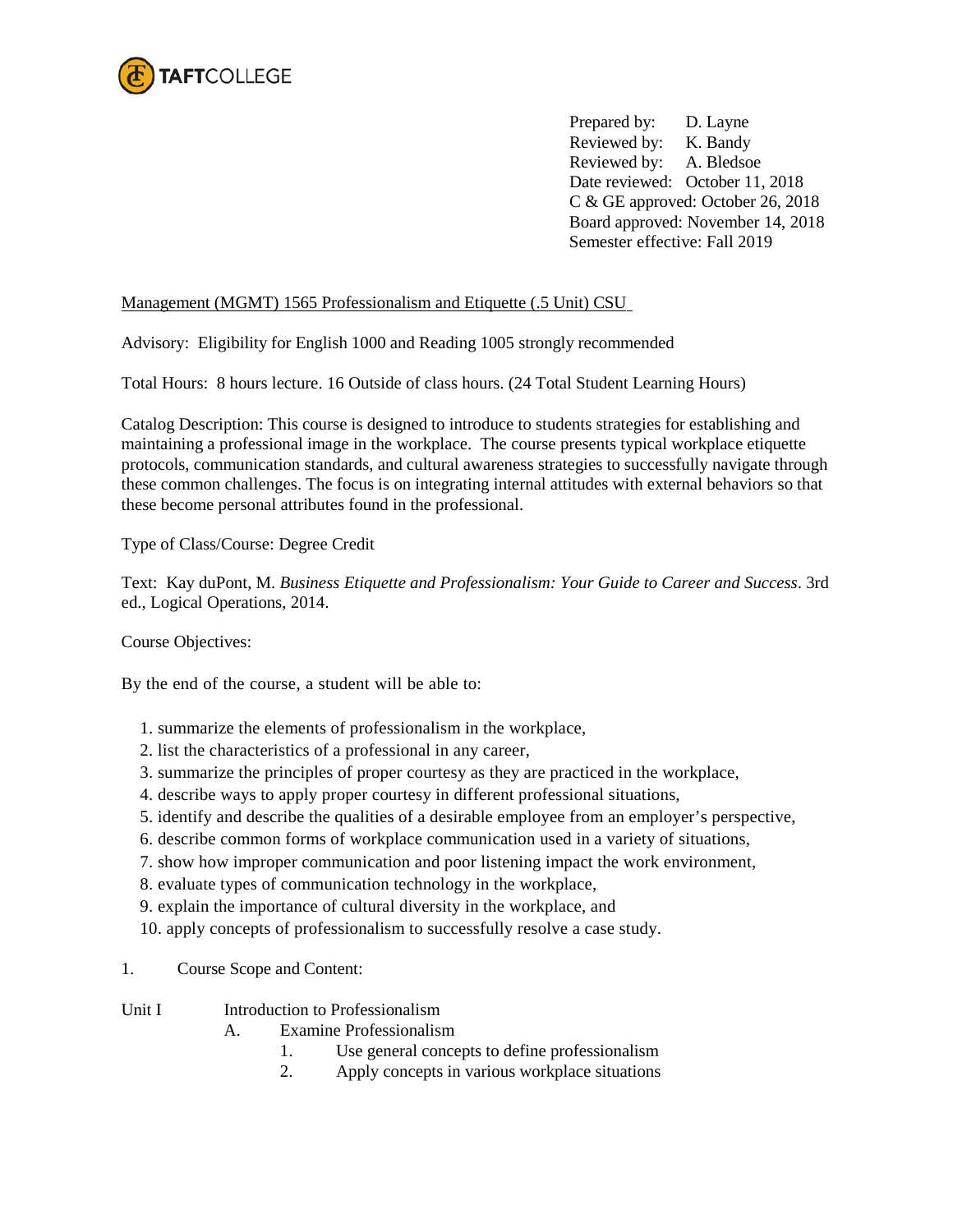

# Unit II Professionalism

- A. Build a working definition of professionalism in today's workplace
	- 1. Identify the characteristics found in professionalism
	- 2. List the traits typically found in successful professionals
- B. Exhibiting Professionalism
	- 1. Explore attitudes found in successful professionals
	- 2. Identify important qualities about successful professionals
	- 3. List professional behaviors in many sectors of the workplace
- C. Blue-collar Professionalism
	- 1. Identify the attributes of blue-collar professionals
	- 2. Explore the typical characteristics found in blue-collar professionals
	- 3. Identify the common behaviors of successful blue-collar professionals
	- 4. Explore the 7 myths about blue-collar workers
- D. Meeting Etiquette
	- 1. Learn to plan meetings
	- 2. Develop a meeting that incorporates meal etiquette
	- 3. Create invitations and responses to formal meetings
- E. Multicultural Etiquette
	- 1. Develop a working definition of diversity
	- 2. Identify specific behaviors that should be addressed in the multicultural workplace

Learning Activities Required Outside of Class:

The students in this class will spend a minimum of 2 hours per week outside regular class time doing the following:

- 1. Studying module notes
- 2. Answering questions
- 3. Completing required readings
- 4. Performing problem solving activities or exercises
- 5. Doing written work
- 6. Participating in group projects
- 7. Research

Methods of Instruction:

- 1. Modularized content and examples
- 2. Demonstrations of sample problems
- 3. Assigned problems from the text
- 4. Multimedia presentations
- 5. Group discussions and explorations
- 6. Case studies and scenarios
- 7. Surveys

Methods of Evaluation: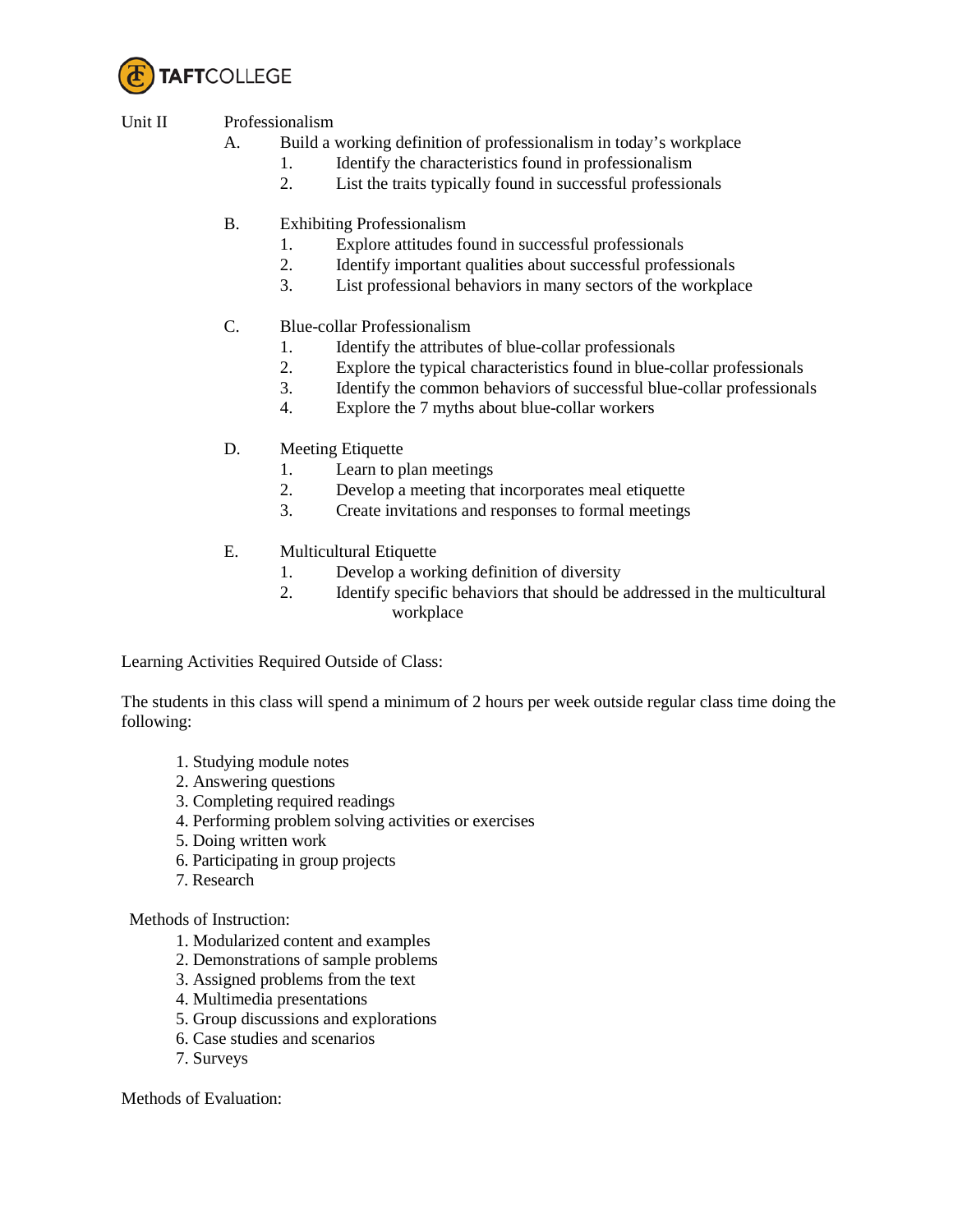

- 1. Writing assignments
	- a. written homework from chapters
	- b. group reports
	- c. topic paper written under American Psychological Association (APA) style guide
	- d. chapter critical analysis reflections
	- e. case studies
	- f. scenarios
	- g. simulations
	- h. surveys

### 2. Problem-solving demonstrations

- a. exams
- b. homework problems
- c. case study recommendations and solutions
- d. critical reflections from scenarios and case studies
- 3. Other summative examinations using combinations
	- a. multiple choice questions
	- b. matching items
	- c. true/false questions
	- d. short answer questions
	- e. fill-in-the-blank responses

### 4. Participation

- a. role-playing and group activities
- b. oral presentations and demonstrations
- c. discussion responses
- d. scenario reflections

#### 5. Projects

- a. multimedia presentations
- b. business scenario responses
- c. action plans
- d. formal written reports
- e. portfolios
- f. community service projects
- g. building new case studies

Supplemental Data:

| TOP Code:                 | 050500: Business Administration |
|---------------------------|---------------------------------|
| <b>SAM Priority Code:</b> | C: Clearly Occupational         |
|                           |                                 |